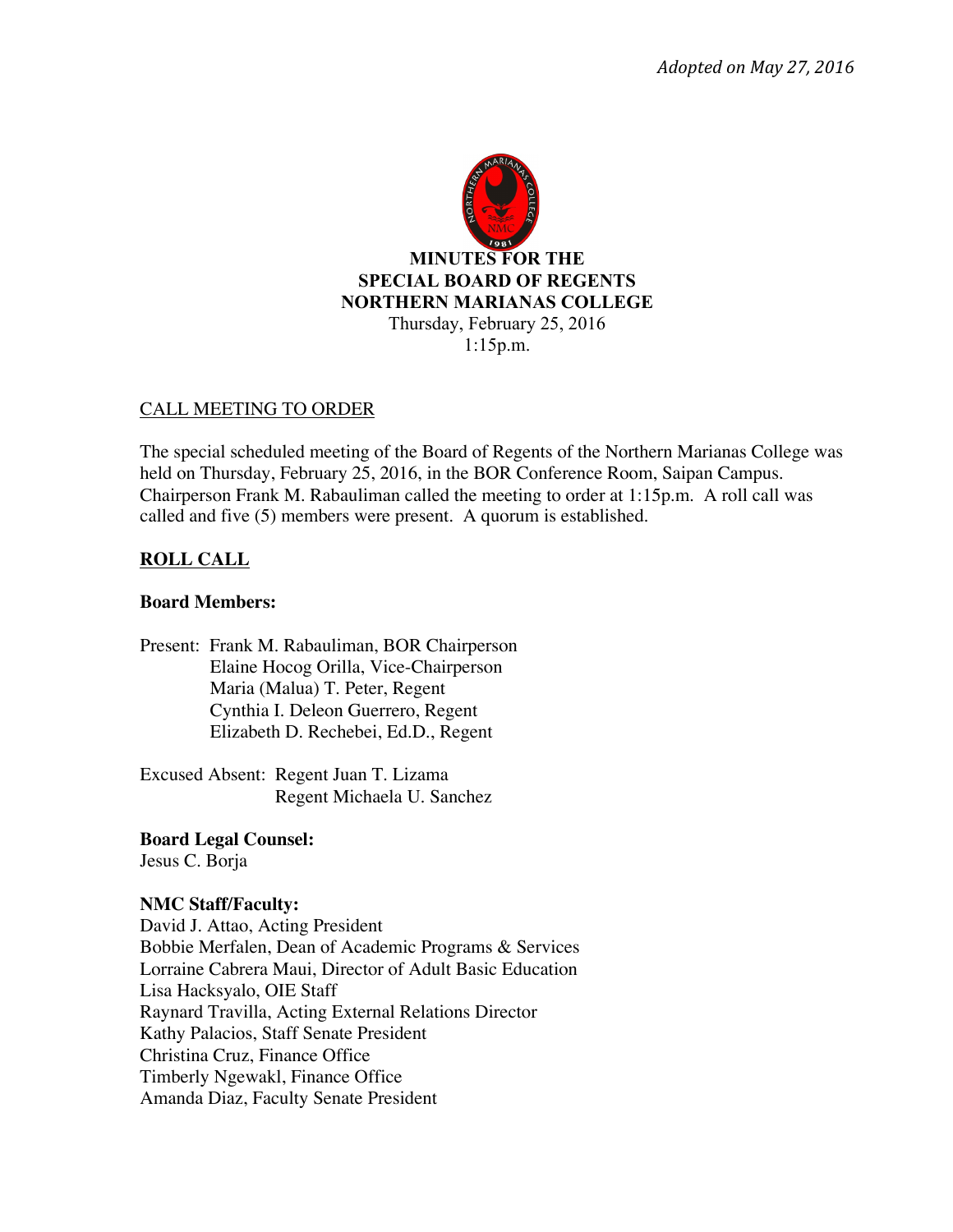Kimberly Bunts-Anderson, Faculty Senate Secretary Leo Pangelinan, Dean of Student Services Daisie Camacho, Information & Technology Shirley Blas, Academic Programs & Services Amanda Allen Dunn, Accreditation Liaison Officer Jackie Che, OIE Director Helen B. Camacho, Board Secretary (Recorder)

# REVIEW AND ADOPTION OF AGENDA

• **February 25, 2016 Special Meeting Agenda**

**BOARD ACTION:** Regent Orilla moved to adopt the February 25, 2016 Special meeting agenda and seconded by Regent Peter. All members voted yes, the motion passed. The meeting agenda is adopted without changes.

## PUBLIC COMMENTS

• **No public participation.** 

# EXECUTIVE SESSION

**BOARD ACTION:** Regent Peter moved to go into executive session and seconded by Regent Orilla. All members voted yes, the motion passed. The board is in executive session. Executive session ended at 2:00p.m. Upon convening the meeting, there were no actions were taken.

*The chair called the meeting back to order and recognized Regent Rechebei, Fiscal Committee chair.* 

## NEW BUSINESS

## • **Presidential Search Committee Budget Request**

**BOARD ACTION:** Regent Orilla moved to approve the PSC committee budget as presented and seconded by Regent Rechebei. All members voted yes, the motion passed.

• **Board of Regents FY2016 Budget** 

**BOARD ACTION:** Regent Orilla moved to approve the amendment to the Board of Regents FY2016 Budget to add the \$12,000 to the BOR's budget and seconded by Regent Rechebei. All members voted yes, the motion passed.

• **NMC 2017 Appropriations Budget Request**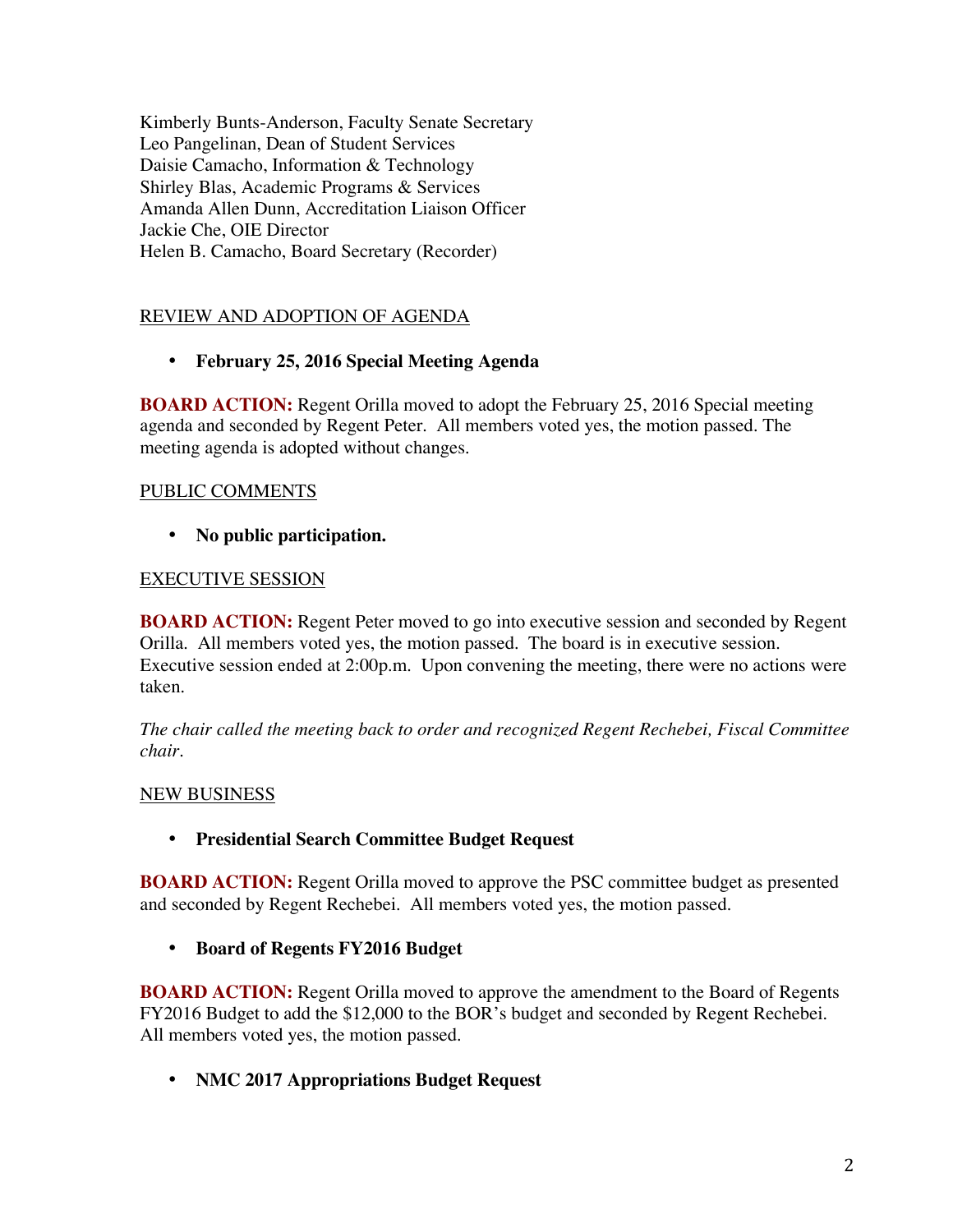There was a recommendation from Regent Rechebei, Fiscal Committee Chair to separate the CW Funds from the overall FY2017 Budget Submission. Furthermore, the committee recommends that the monies be set aside to support tools and other resources such as faculty and students.

The following are the propose changes to the Organizational Chart.

- Organizational Chart Board Executive Secretary (dotted line to the President/bold line to the Board of Regents).
- Chief Financial Officer (dotted line to the President/Bold Line to the Board of Regents)

The following are requests for new positions and restructuring:

- Finance Officer Budget Officer Position
- CREES Reinstate the Associate of Dean and Director for Research and Dean & Director for Extension.
- Community Development Institute Prior learning Assessment Competency Base Evaluator/Coordinator; Move the Information & Technology Department under the Dean of Administration)
- Dean of Student Services Requesting for restructuring of current positions and to create 2 Assistant Deans (1 –Learning Support Service; 1 –Enrollment Services)
- Program Coordinator for College Readiness
- Academic Programs and Services Requesting for an Assistant Dean; Instructor in Social Sciences and Fine Arts; 2 Instructors in Science/Math/Health & Athletics Department.
- Office of Institutional Effectives Requesting for a Research and Assessment Specialist.
- Office of External Relations Requesting for a Marketing Program Coordinator.

Regent Rechebei added that to the list of recommendations, the committee would like to indicate that the Board of Regents Budget should be under the regular appropriations and not Tuition and Fees. The following is a snapshot of the end result of the 2017 NMC Appropriations Budget Request:

- 1. Draft Organizational Chart
- 2. Remove the CW from the proposed; it will be a separate submission.
- 3. BOR's Budget under the local appropriation.
- 4. Salary Adjustments (Faculty Ranking)
- 5. Bottom line is \$8.636935 Million dollars.

*The chair called for a short recess at 2:25p.m. The chair called the meeting back to order at 2:35p.m.* 

• **2017 NMC Appropriations Budget & Organizational Chart –** Adopted.